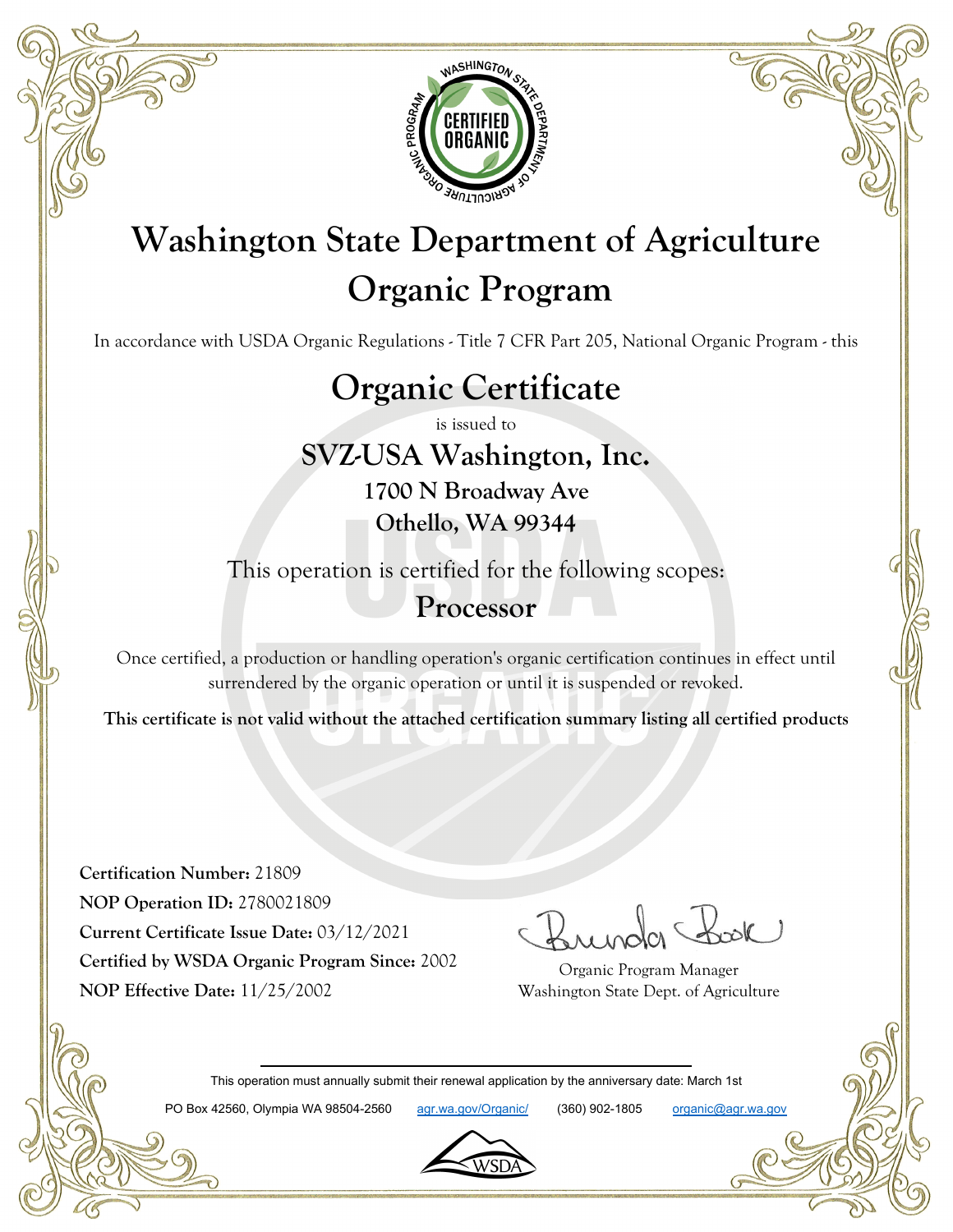

## **Organic Certification Summary**

## **SVZ-USA Washington, Inc. Certification Number:** <sup>21809</sup>

**Current Certificate Issue Date:** 03/12/2021

Processor

#### **Facilities**

| Physical Location | 1700 North Broadway Avenue |
|-------------------|----------------------------|
|                   | Othello, WA 99344          |

| 100% Organic Products               | Compliance |
|-------------------------------------|------------|
| <b>Fruit and Vegetable Products</b> |            |
| Purees and Sauces                   |            |
| Butternut Squash Puree              | NOP        |
|                                     |            |

| Compliance |
|------------|
|            |
|            |
| <b>NOP</b> |
| <b>NOP</b> |
| <b>NOP</b> |
| <b>NOP</b> |
| <b>NOP</b> |
| <b>NOP</b> |
| <b>NOP</b> |
| <b>NOP</b> |
| <b>NOP</b> |
| <b>NOP</b> |
| <b>NOP</b> |
| <b>NOP</b> |
|            |

**The products listed above with NOP compliance are certified to USDA Organic Regulations 7 CFR Part 205.**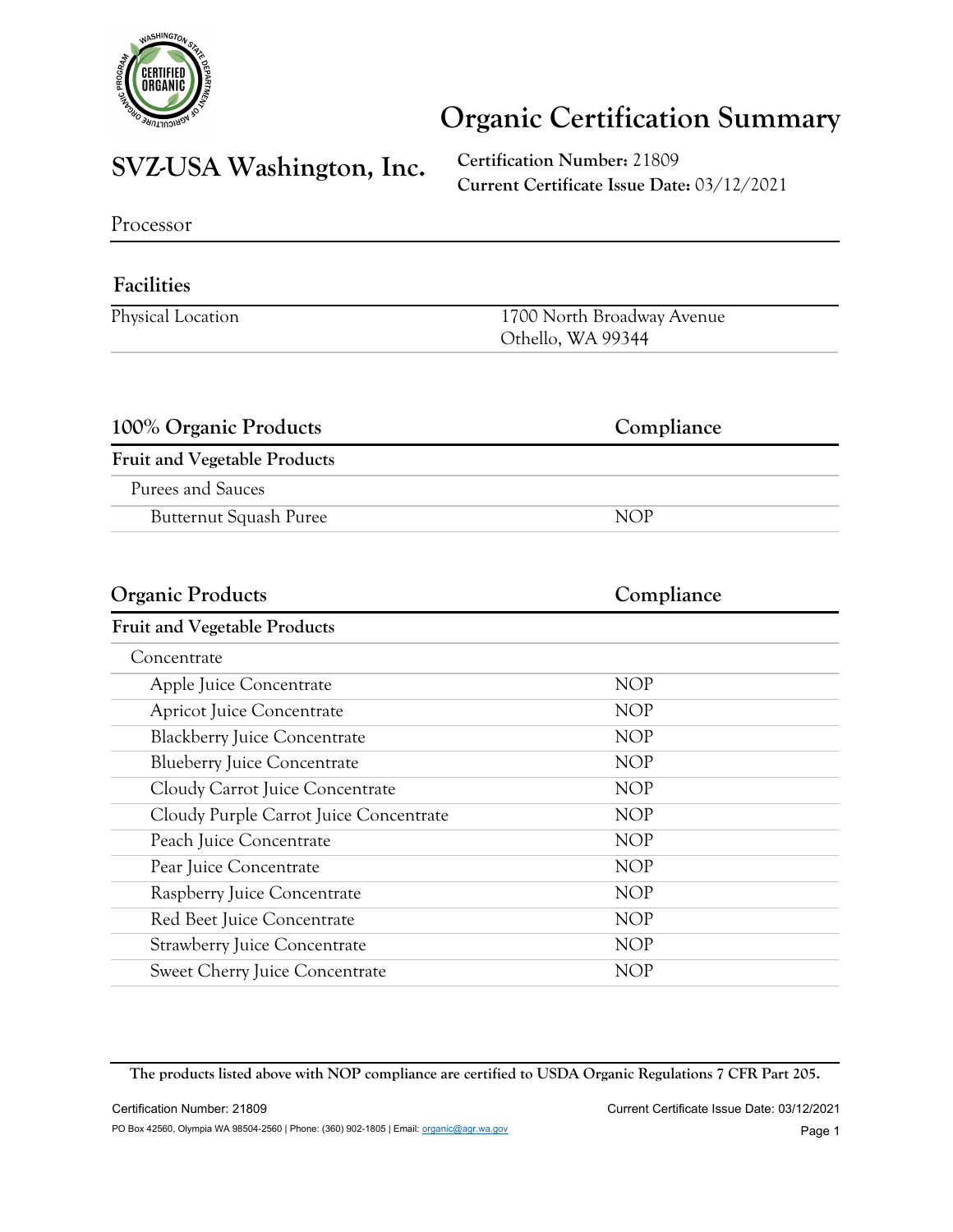

## **Organic Certification Summary**

# **SVZ-USA Washington, Inc. Certification Number:** <sup>21809</sup>

**Current Certificate Issue Date:** 03/12/2021

Processor

| <b>Organic Products</b><br><i>(continued)</i> | Compliance              |
|-----------------------------------------------|-------------------------|
| Sweet Potato Juice Concentrate                | $\overline{\text{NOP}}$ |
| Juice                                         |                         |
| Apple Juice                                   | <b>NOP</b>              |
| Cranberry Juice                               | <b>NOP</b>              |
| Peach Juice                                   | <b>NOP</b>              |
| Red Beet Juice                                | <b>NOP</b>              |
| Red Beet Juice Cloudy with Lemon              | <b>NOP</b>              |
| Strawberry Juice                              | <b>NOP</b>              |
| Sweet Cherry Juice                            | <b>NOP</b>              |
| Pulp and Fiber                                |                         |
| <b>Blueberry Pomace</b>                       | <b>NOP</b>              |
| Purees and Sauces                             |                         |
| Apple Puree                                   | <b>NOP</b>              |
| Apple Puree Concentrate                       | <b>NOP</b>              |
| <b>Apricot Puree</b>                          | <b>NOP</b>              |
| Black Bean Puree Single Strength              | <b>NOP</b>              |
| <b>Blackberry Puree</b>                       | <b>NOP</b>              |
| <b>Blueberry Puree</b>                        | <b>NOP</b>              |
| <b>Blueberry Puree Concentrate</b>            | <b>NOP</b>              |
| <b>Broccoli Puree</b>                         | <b>NOP</b>              |
| Carrot Puree                                  | <b>NOP</b>              |
| Carrot with Lemon Puree                       | <b>NOP</b>              |
| Chickpea Puree                                | <b>NOP</b>              |
| Corn Puree                                    | <b>NOP</b>              |
| Green Bean Puree                              | <b>NOP</b>              |
| Kale Puree                                    | <b>NOP</b>              |

**The products listed above with NOP compliance are certified to USDA Organic Regulations 7 CFR Part 205.**